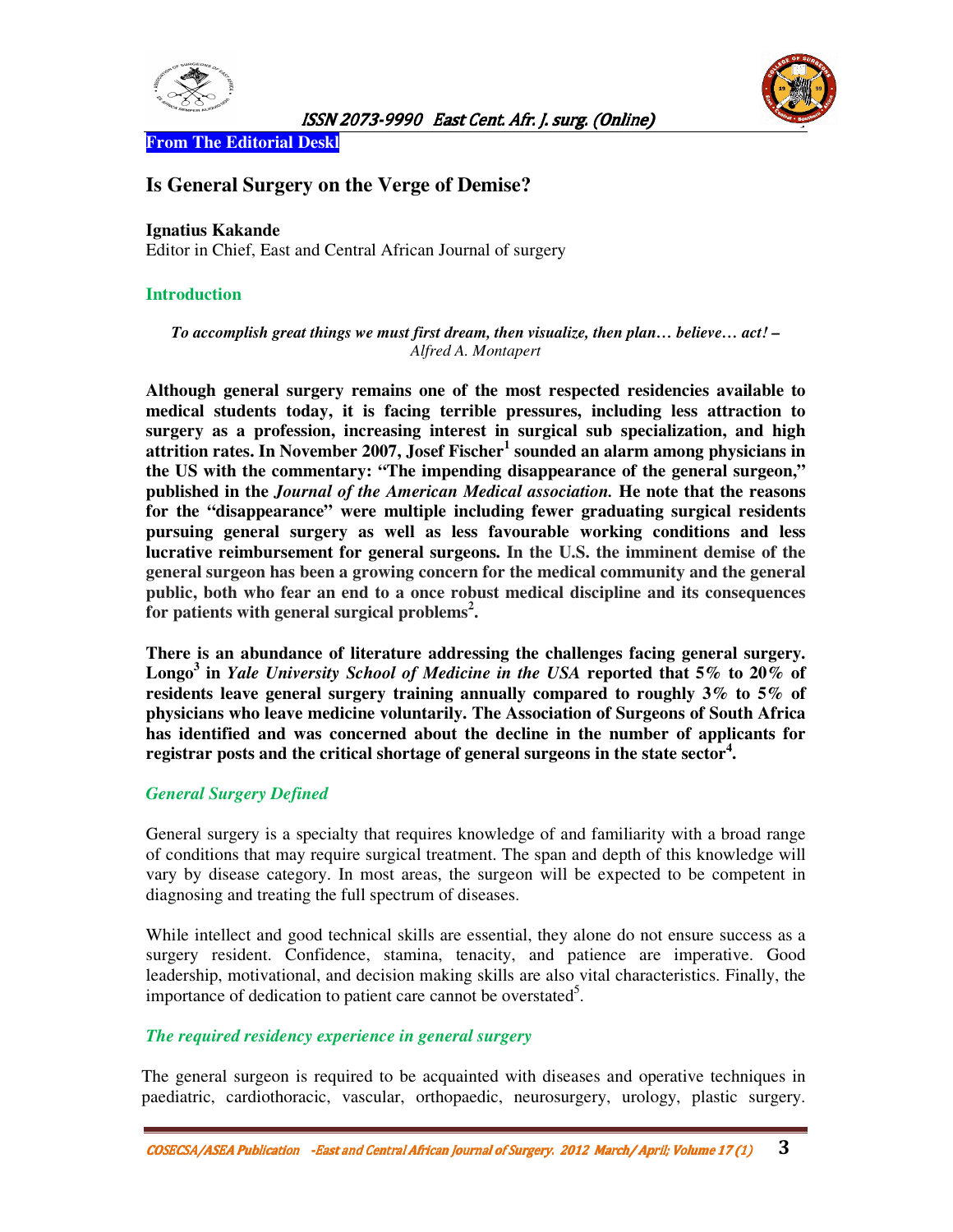



He/she will have experience during training that will allow for diagnosis and management of a specified group of conditions in these areas. Consequently, during his/her residency, should rotate in the relevant units

He is also expected to have knowledge and skills in the management and team-based interdisciplinary care of a number of specific patient groups such as the terminally ill patients, to include palliative care and the management of pain, weight loss and cachexia in patients with malignant and chronic conditions.

### *Declining interest in general surgery*

There are various reasons for the waning interest in general surgery. Reasons for this decline are varied and many factors have been identified by numerous surveys and retrospective studies. In particular, lifestyle issues, likelihood of litigation, absence of role models, lack of undergraduate exposure and gender issues are especially prominent<sup>6,7</sup>.

One problem specific to surgery is that medical students are now given less and less exposure to surgery, due to the shortening of required surgical rotations. Most important, however, is their perception that the life of the surgical resident is stressful, the work hours are too long, and the time for personal and family needs inadequate and sometimes unavailable. The workload of the surgical resident over the years has increased significantly both in amount and intensity, without necessarily having attendant increase in the number of residents, appreciation from the administration or increase in take home package.

The enormity and quality of night calls and in-hospital hours needed for a particular residency may sway an applicant's choice. The night-duties and work hours required of general surgery residents are among the most painstaking of all residencies. A general surgery resident's training, as well as the patient care he/she offers, frequently requires a resident's full attention and maximum effort during all hours of the day and night. In addition to the personal sacrifice such hours require, general surgery residents also must regularly place the demands of their jobs before the needs of self, the family and friends. Those who are not willing or able to have a 24-hour dedication to the patient care are likely to reject or choose surgical programs with less demanding curricula than general surgery.

### *Lifestyle and general Surgery residency*

Many current medical school graduates, like their peers outside medicine, hope to achieve a better balance between their work and personal lives. Some are willing to sacrifice their professional aspirations, including financial reward, for better personal and family lives. Unlike many residents of prior generations, a growing number of today's residents, both men and women, are no longer willing to delay marriage and childbearing until they have completed their residencies. Moreover, most residents with families want more time away from work to spend with their families and may be less willing to delegate family responsibilities to a spouse or a paid caregiver.

From several recent studies, lifestyle is found to be the critical and most pressing issue in surgical residency. Some studies have also shown that the best students in the medical profession tend to select specialties that provide controllable lifestyles, such as public health, radiology, dermatology, and ophthalmology. We have a problem not only in the declining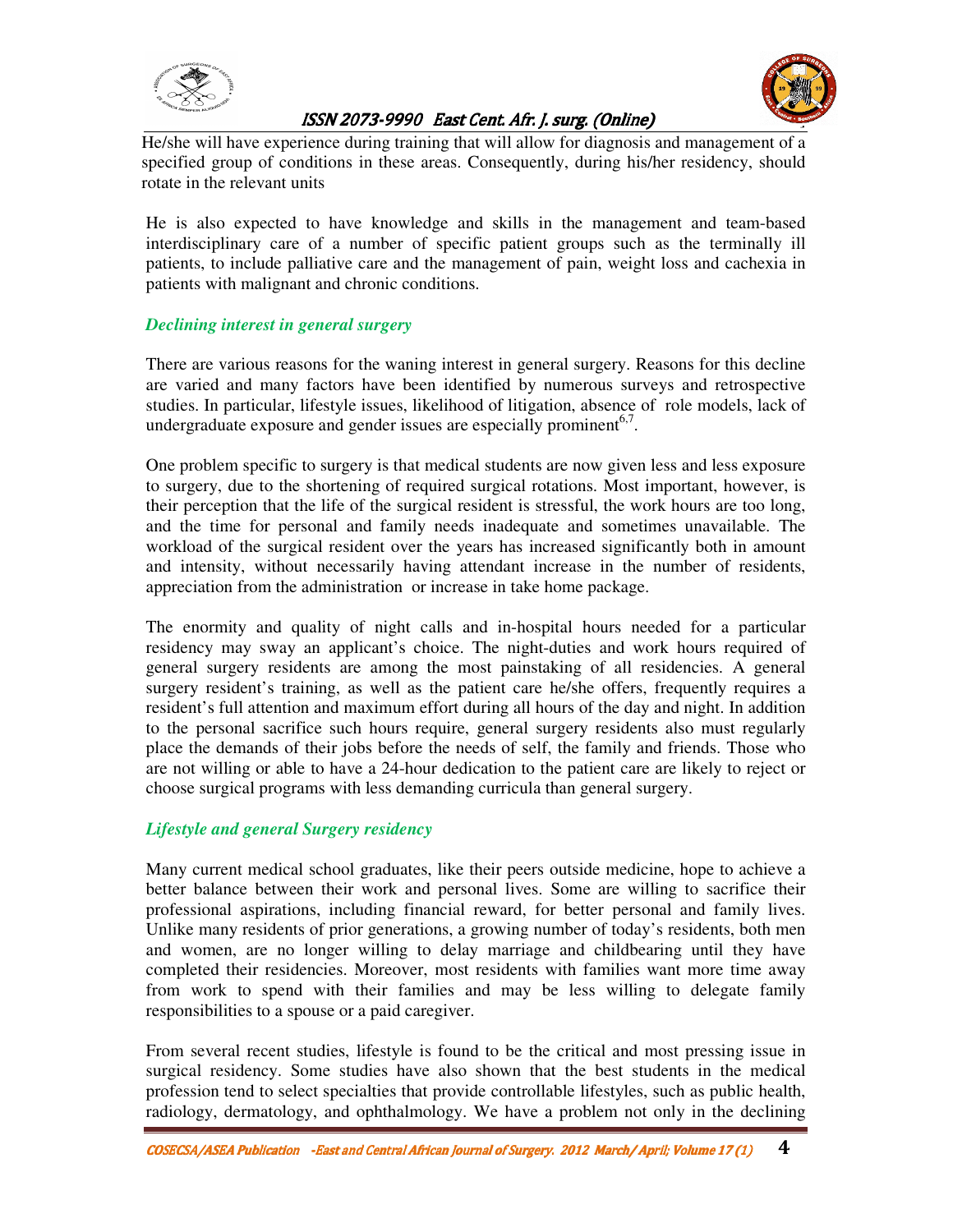



number of students applying for surgical training but also in the declining quality of those who do apply.

Kahn et  $al<sup>4</sup>$  in South Africa observed that the tiredness and stress associated with the long working hours placed severe strains on family life at a time when many registrars would be establishing young families. It was also thought to be dangerous and risky when linked with trauma and the associated 'life and death' situations. There were also concerns about the possible risk of litigation. Working hours were also considered to be excessive in relation to international practices.

Medical students seem to be more concerned with issues of controllable lifestyle such as adequacy of family and leisure time, level of stress, and amount of work and commitment. An issue of material rewards becomes especially prominent as the time to choose future residency approaches and debt from student loans increases. Students need to be exposed to the humanistic values of surgery during medical school as early as possible but need to be reassured that their sacrifices and commitments will be compensated. Early involvement of students in mentored externship and exposure to positive role models is essential. Concurrently, it is imperative to create a more realistic and livable life environment experience for medical school graduates in surgical residency<sup>8</sup>.

#### *Failure to attract women*

Globally, there is a shift in the gender ratio of medical students. An increasing proportion of women are working in medicine, although only very few choose surgical specialties and the interest in an academic pursuit is generally smaller among women compared to their male colleagues<sup>9</sup>. For instance, since 2005 more than half of the medical school graduates in Switzerland were women; indeed, in 2008/2009 there were  $62.1\%$ <sup>9</sup>.

Gender issues and the perception that surgery remains a 'boys' club' are still prevalent among medical graduates. Lack of female surgeons results in inadequate exposure of female students to encouraging role models and may reinforce perceptions that surgery is not a viable option, and that there are undefeatable barricades to success. Among the reasons cited for the decline in applicants to surgical fields is the failure of surgical training programs to attract women. Despite the increasing proportion of women taking up medicine, only very few choose surgical specialties and the interest in an academic pursuit is generally smaller among women compared to their male colleagues. A lack of mentoring is among the main reason for a deficiency in career success in academic medicine, especially for women.

### *Choice for Sub specialization*

.The knowledge explosion in medicine is a principal cause of development of the specialization seen during the last two decades. The rapid and profound advances in medical technology has increased the complexity of surgical, interventional and intensive care and fueled further specialization and sub specialization.

There are several reasons for surgeons to specialize. To be thoroughly competent in the face of a knowledge base that is increasing in all areas, many surgeons choose to limit the number and types of surgical procedures they perform. Additionally, it may be easier to develop expertise in some subspecialties, and more refined expertise often leads to economic rewards.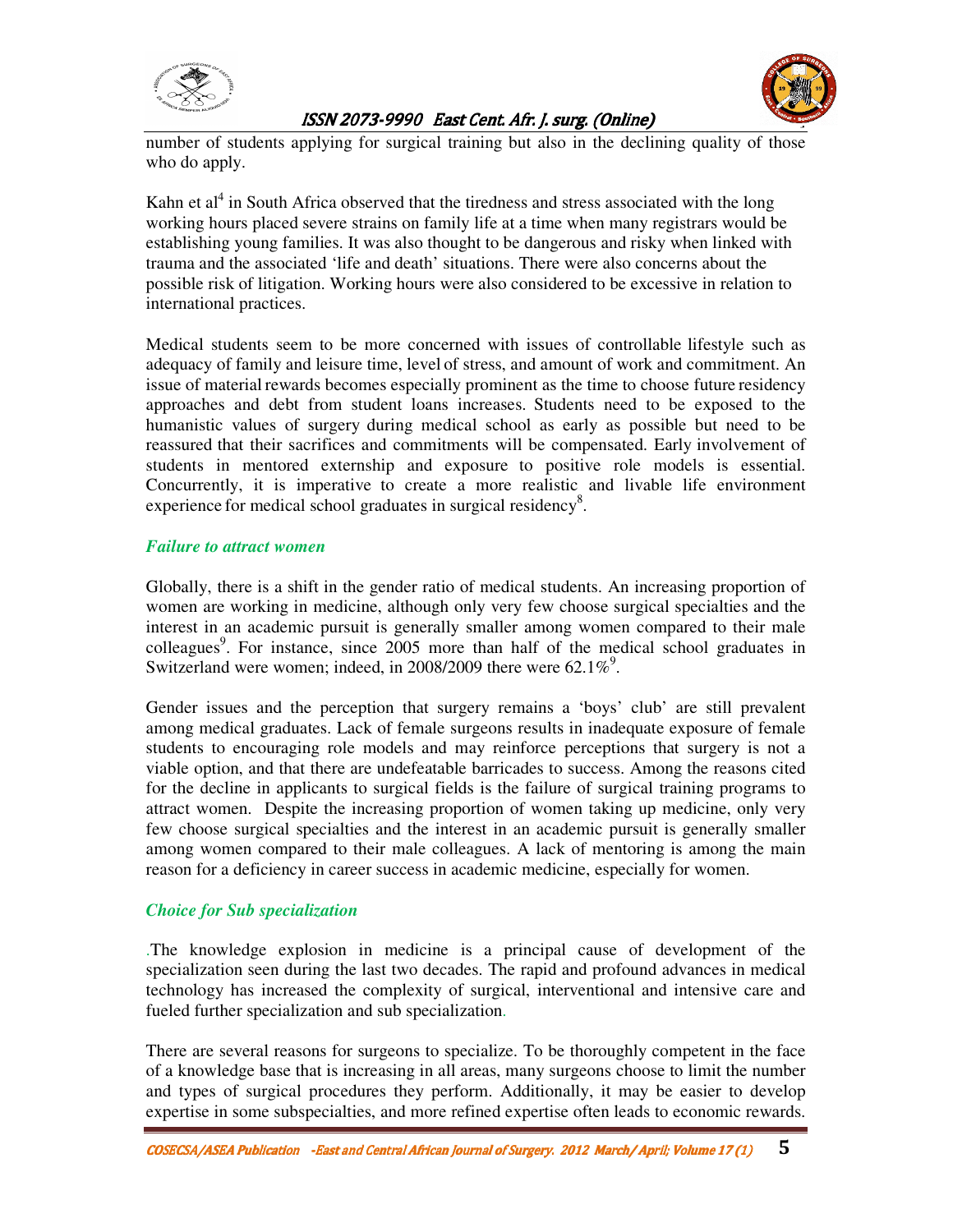



In some large urban environments, subspecialists bill at higher fees than general surgeons performing the same procedures $^{10}$ .

A career as a specialist caters to the lifestyle preference of medical school graduates, who have little desire to work long hours. They are less focused on being entrepreneurial and accept being employed by large group practices if it means they need not worry about the economics of practice and if they can have less demanding on-call schedules, which enable them to spend more time with their families. Subspecialties, such as plastic surgery, otolaryngology, urology, and ophthalmology, for example, seem to allow for a better quality of life during residency and in private practice. These fields are reputed to require less inhospital hours, lighter call schedules (in quality and/or quantity), and more rewarding monetary returns after residency.

An added advantage is that sub specialization ensures that the surgeon get a reasonable volume of patients within his or her specific area of interest. The trend now is that even general surgeons have chosen to concentrate on their areas of interest such as colorectal, breast, thyroid or biliary surgery. Thus, the general surgeon in the true sense of the word. Young surgeons start early focused training in upper abdominal, colorectal, biliary, Endocrine or breast. Upper abdominal surgery is often divided into hepatic/ biliary/pancreatic surgery versus upper gastrointestinal surgery.

As the phenomenon of progressive specialization continues to evolve, the impact on hospitals and health-care delivery will be substantial. If the trend continues, a larger workforce of surgeons will be needed to provide the multitude of services encompassed by the primary components of general surgery<sup>11</sup>.

# **The Generation Gap in Modern Surgery3**

The term generation refers to a group who experienced history from the perspective of the era they were born into or grew up in. Generational differences exist between the Silent Generation (1925–1944), Baby Boomers (born 1945–1962), Generation X (born 1963–1981), and Generation Y (1983–2000). As life spans have increased, more generations are now alive simultaneously and need to coexist. .It is extremely important to appreciate the fact that that each generation has its own reference point, its own values, and its own needs.

Generation X works hard if balance is allowed, expect many job searches, self-sacrifice is on their terms, and question authority. Generation X is seeking a greater sense of family, and they are less likely to put their jobs ahead of friends, family, or outside interests. Their first loyalty is often to themselves rather than an institution. Generation X'ers tend to be more direct and outspoken, want their mentors to achieve their own goals, are perceived as selfcentered, and reject the message that you must sacrifice and lay down your life for your organization. They are looking for different models of career development and often point out the shortcomings of a single-minded focus on work. They strive for work-life balance and understand that they cannot succeed at the expense of reducing their family time and jeopardizing personal health. They are very much technology driven.

Strategies to improve this generational gap include improving mentoring strategies, recognizing that limiting one's hours in the hospital does not translate into poor work ethic, and enhancing leadership development.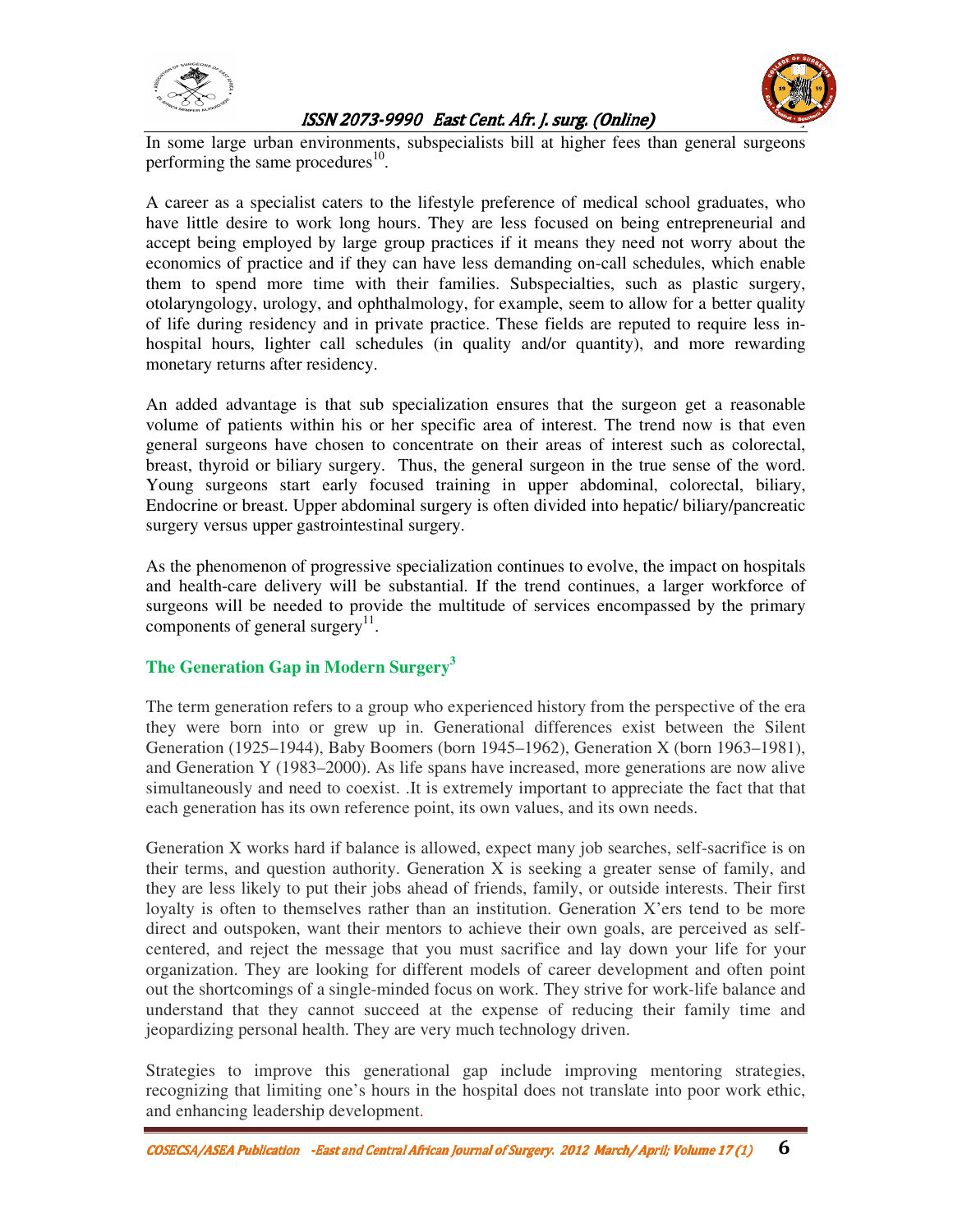



### **Attrition**

In the dictionary, attrition has a number of thought-provoking definitions. It can also mean a gradual diminution in number or strength because of constant stress. It may further be defined as a natural reduction in membership or personnel as through retirement, resignation, or death. Finally and, interestingly, it may be defined as repentance for sin motivated by fear of punishment rather than by love of God. Here attrition is a feeling of regret for one's sins or  $misededs<sup>3</sup>$ .

There are three types of attrition: withdrawals, transfers and dismissals. Most are apparent such as poor academic performance, personality mismatch, personal difficulties or family pressures, workload and stress, marital bliss, familial and financial crises uncertainty about career goals and outside distractions. However, often it comes as a 'bombshell'.

Many statistics are mentioned regarding attrition. About 12% of residents leave graduate medical education, 5% to 20% of residents leave general surgery training annually. In contrast, roughly 3% to 5% of physicians leave medicine voluntarily, and about 15% of physicians leave academic faculty3 **.** 

The combination of low, uncompetitive levels of remuneration, coupled with long working hours and substandard facilities, provides an overwhelming deterrent for doctors and specialists, and general surgeons in particular, to remain in state employ. It is difficult to visualize any impact being made on current, critical shortages of skills in the state sector until at least some of these issues are addressed<sup>4</sup>.

### *Emigration*

Whether for seeking for green pasture or because of Africa's political mayhem and conflicts, emigration of health workers is a common phenomenon. It is well known that a significant number of medical graduates choose to emigrate African countries including South Africa. Reasons included the perceived better remuneration, more normal working hours, better working conditions, and better career advancement opportunities overseas. Lifestyle issues such as crime and educational standards were also factors. The impact of the HIV epidemic was also cited in South Africa as a reason why doctors choose to emigrate<sup>4</sup>...

### **Conclusion**

*"In the struggle for survival, the fittest win out at the expense of their rivals because they succeed in adapting themselves best to their environment." Charles Darwin*

### **Will a general surgeon be available when you need one?**

If the current situation remains, the answer will be **"NO".**

### **Is General Surgery on the verge of demise?**

The answer is **'YES".** Unless these current trends are reversed, general surgery as a specialty is threatened, and a future shortage of general surgeons is inevitable.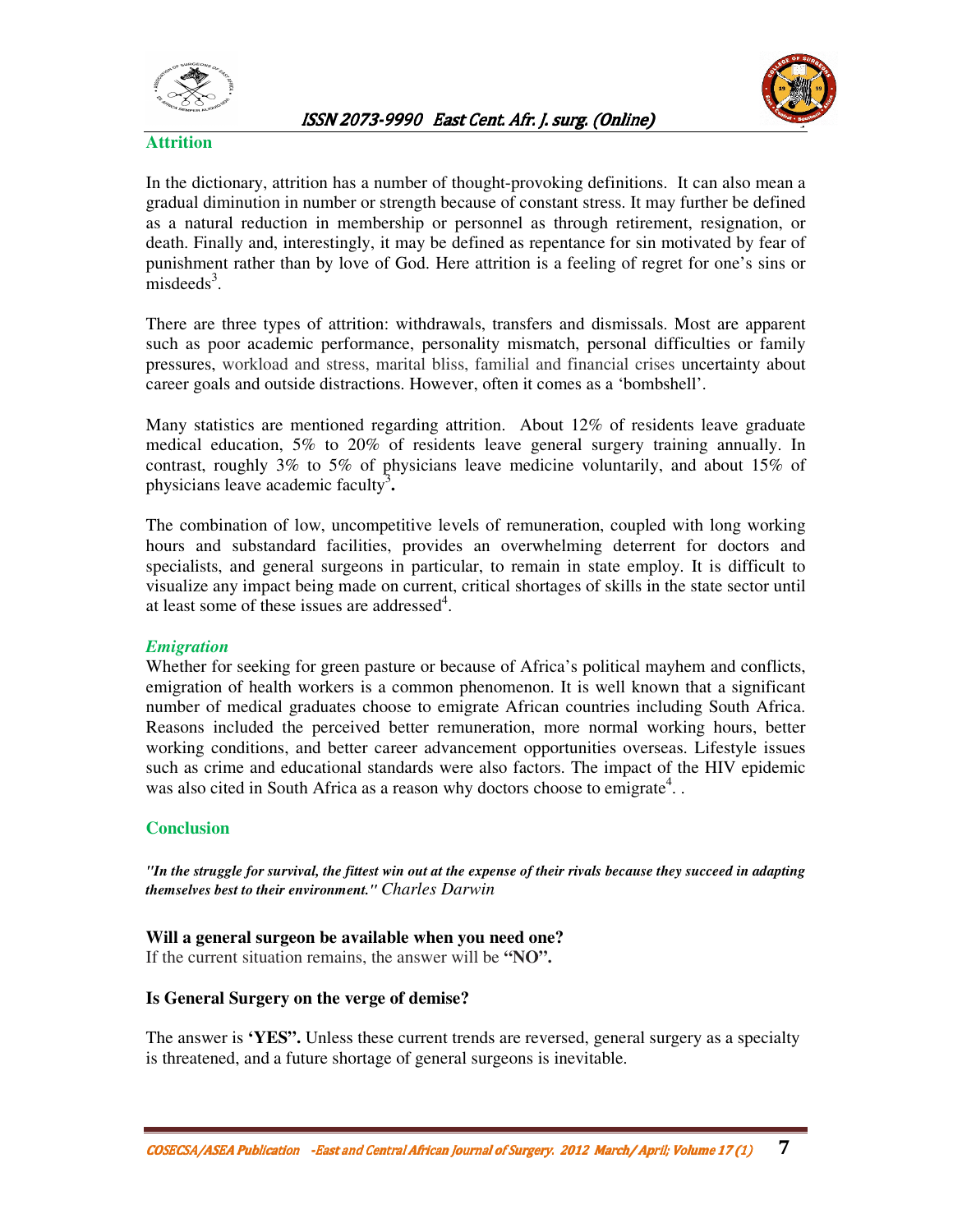



We must look very carefully at the demands of surgical residency and improve the life of residents without compromising their surgical experience. Unless we deal with work hours and quality of life issues, we are likely to see a continuing decline in the interest of medical students in surgical training in all specialties.

With the change in medical student demographics over the past few decades and an increasing proportion of female students, the gender disparity among surgeons must be redressed if surgery is to maintain its appeal to the entire medical student population. Lack of female surgeons results in inadequate exposure of female students to encouraging role models and may reinforce perceptions that surgery is not a viable option for females, and that there are insurmountable barriers to success. Issues relating to childbearing and surgical practice must be addressed. Female residents as well as female surgeons must be given adequate rest or light duties during the last trimester of pregnancy and a long maternity leave with salary should be a must.

A surgical clerkship has a positive impact on the choice of a surgical career due to a change in the perception of the specialty. The medical schools should increase the time allocated for clerkship in surgery.

# **Attrition**

Attrition will be a continuing challenge in the medical profession in general and in surgery in particular. Our surgical societies should work hand in hand with the Ministries of Health in our constituent countries should investigate and address the causes of attrition so as to prevent further rise in the attrition rates. Although the selection process remains an important exercise in striving for a "goodness of fit," in the end, the environment that one enters will often govern the rate that attrition will occur<sup>1</sup>. According to  $Longo<sup>1</sup>$ , recommendations for reducing attrition are:

- 1. Accepting and understanding generational changes;
- 2. Flexibility, especially when it comes to diversity;
- 3. Leadership that employs today's standards; and
- 4. Mentorship that is multidimensional and multipersonal.

The old generation and Health administrators need to to realize that Generetion x rejects the message that *"you must sacrifice and lay down your life for your organization or you must be patriotic".* They are looking for different models of career development and often point out the shortcomings of a single-minded focus on work. They strive for work-life balance and understand that they cannot succeed at the expense of reducing their family time and jeopardizing personal health<sup>1</sup>.

We have to plan strategies that will improve the generational gap include improving mentoring strategies, recognizing that limiting one's hours in the hospital does not translate into poor work ethic, and enhancing leadership development. Listening to this new generation instead of telling them this is the way it is will be productive.

. Those in authority must use a participative approach rather than a "topdown" approach. However, all of these strategies will not be successful unless all those concerned are on board.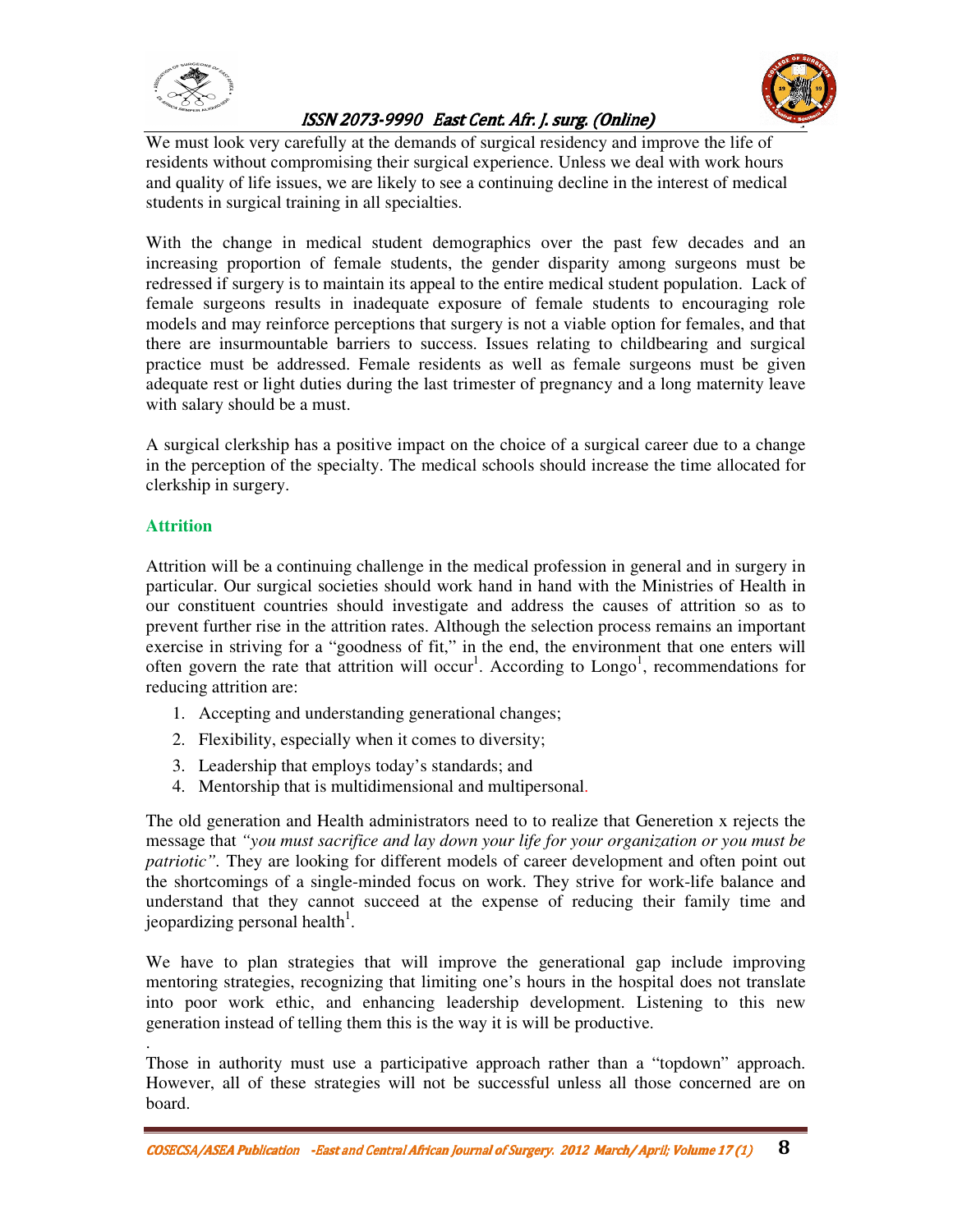



To retain its leadership position in innovation and its attractiveness as a career choice for students, surgery must evolve with the times.

For general surgery to survive there is need to introduce changes to create new priorities in clinical practice, education, and research; to increase the morale and prestige of surgeons; and to preserve general surgery as a profession. Santry and Chokshiurgical educators have undertaken innovative and rewarding solutions that will likely spread to general surgery residents

There is urgent need to look at the current general surgery curriculum for general surgery residents. We must find ways in which we can improve the residency programs and, probably more important, emphasize to students the things about this field that led us to devote our lives to its practice. Sub specialization within general surgery has come to stay and should now be accepted as the norm. That would mean therefore that general surgery should have sub specialization. I would propose that for a four years training programme, the first two years should be confined to applied anatomy, physiology and pathology in one's area of interest, general principles of surgery, acute trauma care and emergency surgery including all surgical and gynecological emergencies. The resident would then in the last two years choose and concentrate on a specific area(s) of interest among the following:

> Gastroenterology Hepatobiliary and pancreatic surgery Laparoscopic surgery Breast and dermatology surgery Endocrine System Surgical Critical Care, Trauma and Emergency Surgery Surgical Oncology (including Head and Neck Surgery) Vascular Surgery Solid organ transplantation.

His/her research for the dissertation should be in the area of interest and for those who wish to further their academic path, they would continue with their research for a PhD. The refined expertise would lead to more job satisfaction, prestige and economic rewards. They would also not be underrated by their colleagues who currently look at a general surgeon as generalist rather than a specialist.

As I conclude, I am reminded of the words of the President John F Kennedy *"Change is the*  law of life. And those who look only to the past or present are certain to miss the future. *….Let us not seek to fix the blame for the past. Let us accept our own responsibility for the future"*.

# **References**

- 1. Fischer JE. The impending disappearance of the general surgeon. JAMA. 2007; 298(18);  $2191 - 2193.$
- 2. Santry H.P, Chokshi N., Datrice N., Guitron J, Moller M.G.. General surgery training and the demise of the general surgeon. Bulletin of the American College of surgeons. 2008; 93 (7): 32:38